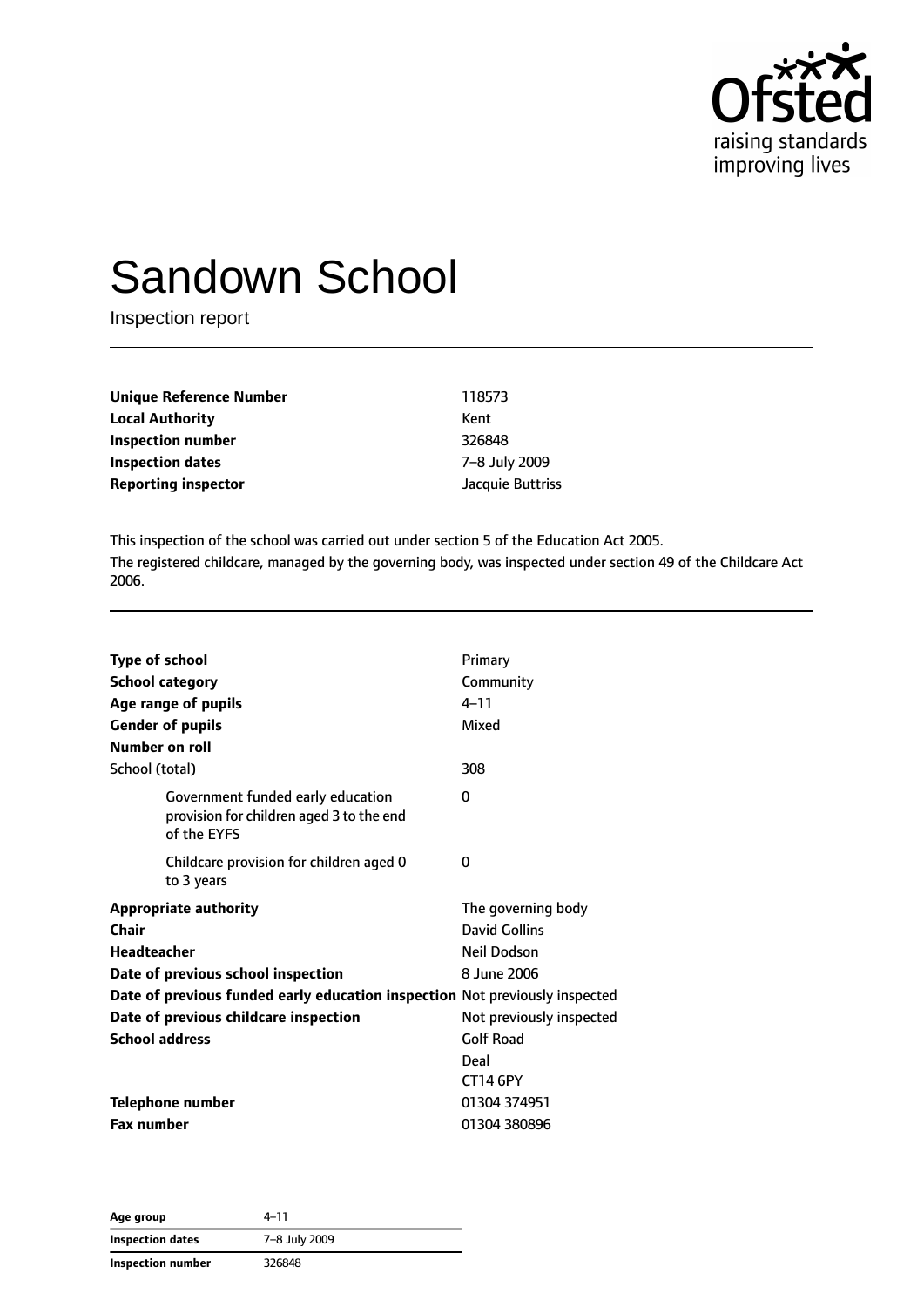.

<sup>©</sup> Crown copyright 2009

Website: www.ofsted.gov.uk

This document may be reproduced in whole or in part for non-commercial educational purposes, provided that the information quoted is reproduced without adaptation and the source and date of publication are stated.

Further copies of this report are obtainable from the school. Under the Education Act 2005, the school must provide a copy of this report free of charge to certain categories of people. A charge not exceeding the full cost of reproduction may be made for any other copies supplied.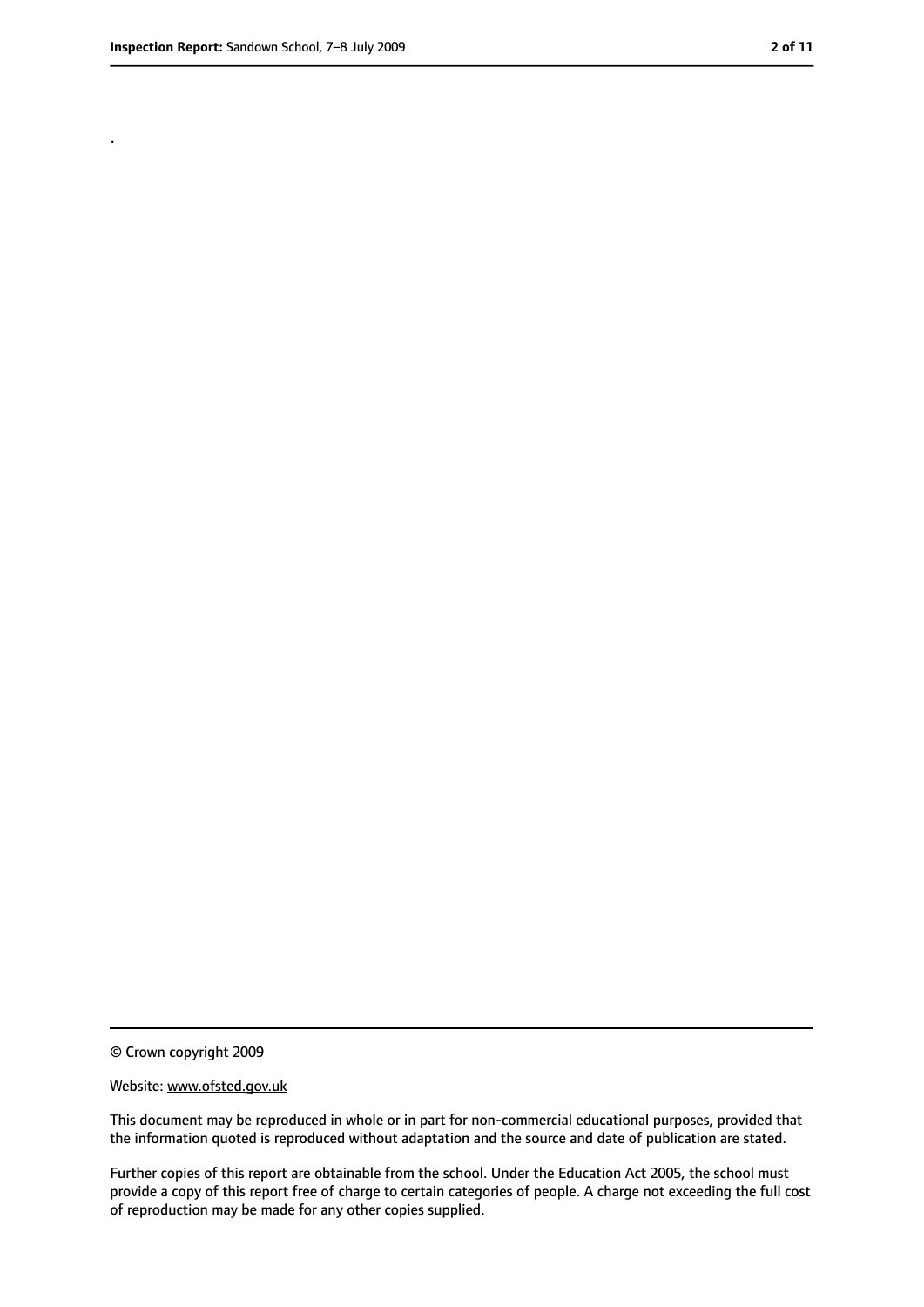# **Introduction**

The inspection was carried out by three additional inspectors.

# **Description of the school**

This is a larger than average primary school in an area of mixed housing. The proportion of pupils with learning difficulties and/or disabilities is higher than in most schools. The majority of these pupils have specific learning difficulties (dyslexia) or behavioural, emotional or social difficulties. A small proportion of pupils are from ethnic minorities and/or speak English as an additional language. Early Years Foundation Stage children are in the Reception classes. Deal is an area where the number of school-aged children is decreasing considerably and the school is affected by this situation in its falling roll, which reduces its funding.

## **Key for inspection grades**

| Outstanding  |
|--------------|
| Good         |
| Satisfactory |
| Inadequate   |
|              |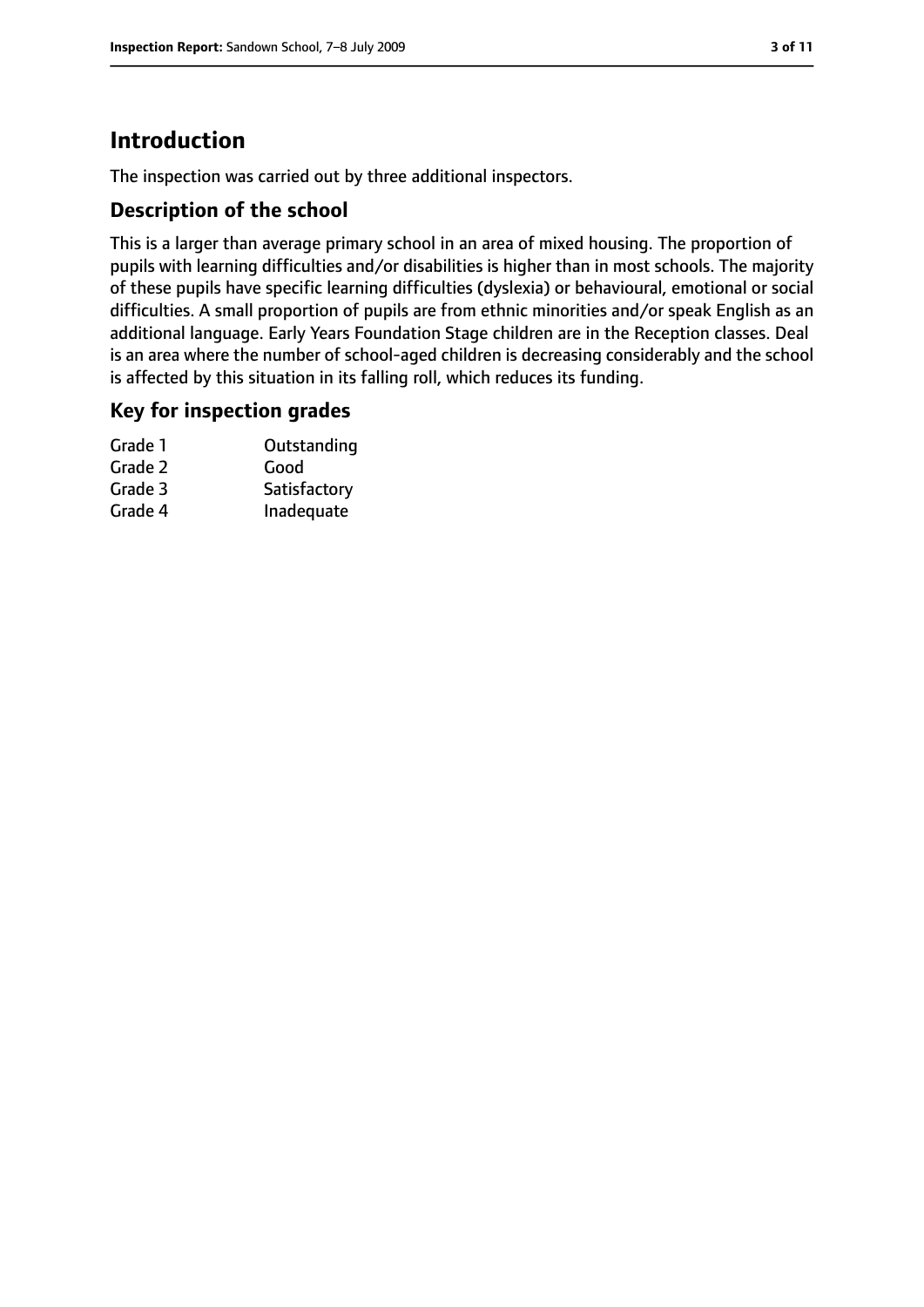# **Overall effectiveness of the school**

#### **Grade: 2**

This is a good and improving school. It has some outstanding features. Principal of these is the excellent personal development and well-being of pupils of all ages. This is evident in the warm and friendly welcome visitors receive and in the wide smiles of adults and pupils alike throughout the school. Excellent relationships between all members of the school community, together with what a parent describes as 'family values', encourage a great sense of belonging. The strong pastoral care in this 'very friendly school' ensures that all pupils are very well supported so that 'all children thrive', as another parent put it.

Behaviour is exemplary and pupils play very well together, despite the cramped playgrounds. Pupils' great respect for each other is evident in the way they help each other. For example, pupils enjoy acting as buddies for newcomers. 'Our daughter has enjoyed every day at Sandown,' commented one Year 6 pupil's parent. Pupils' views are valued and pupils are encouraged to develop responsibilities for each other and their environment. They do a lot to keep healthy, such as 'Wake and Shake' exercise sessions, and they know how to keep safe. They enjoy their healthy school lunches and there is a well-attended breakfast club which provides a healthy start to the day. However, one Year 6 pupil bravely admitted, 'I like getting active and eating healthy food, but breakfast club food is all healthy – I don't want to eat celery for breakfast!'

Achievement is good throughout the school. Pupils make good progress, often from low starting points, so that by the time they leave Year 6 their standards are broadly average. Teaching has focused particularly on improving writing since the last inspection, with the result that writing standards have risen. However, pupils in Years 1 and 2 are not having enough opportunities to develop their reading skills, so that reading standards at this early stage are lower than they should be.

Good teaching ensures that pupils of all abilities work hard and take a pride in their work. One Year 6 learner summed up the views of many by saying that 'teachers make lessons as much fun as possible'. The interesting curriculum is well enriched with additional learning opportunities, such as the 'brilliant' Year 6 residential trip. Academic guidance is developing well in some classes, but this is not consistent across the school. As a result, not all pupils know how well they are doing or what they need to do to improve their work.

Leadership and management are good. Several parents comment on how well the 'dedicated' headteacher and staff are leading the school. There is a strong sense of teamwork amongst staff at all levels and in all roles. Leaders and teachers are seen as 'kind and helpful – firm but fair' by pupils, whilst parents praise their approachability. As one commented, 'We always find a solution to any problems, not that there are many at all.'

Parents are very supportive of the school and appreciate being welcomed in to help as well as to see what their children are learning. 'A fantastic school', said one parent whilst another commented: 'I would highly recommend this school to other people.'

# **Effectiveness of the Early Years Foundation Stage**

## **Grade: 2**

Children in the Reception classes have a good start to their education. The good teaching and excellent care and support ensure that children settle in well and quickly gain confidence. When they first start at the school, children's skills are at levels below age-related expectations, and well below in terms of their language development. Children make good progress so that, by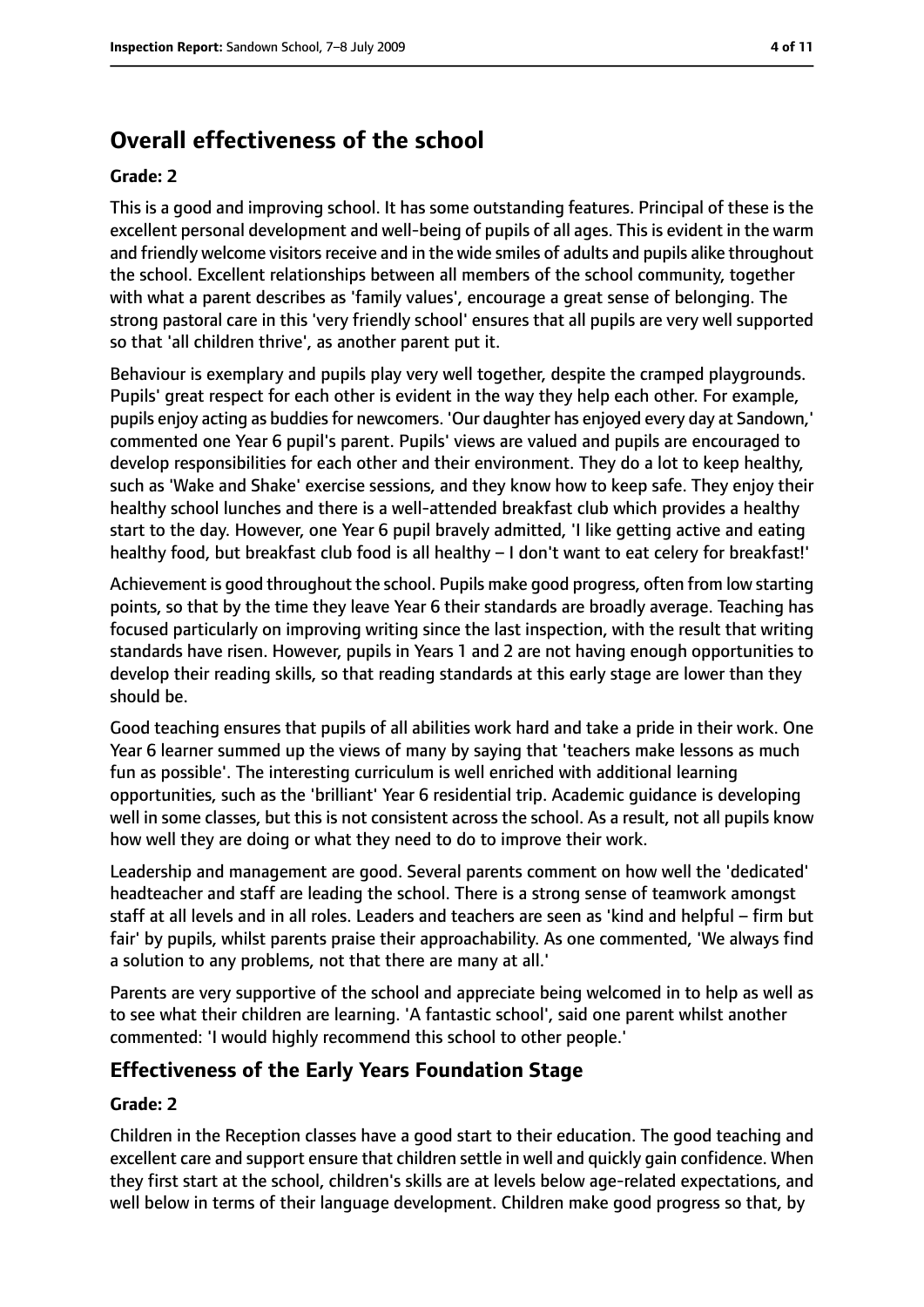the time they move on to Year 1, they reach standards broadly in line with national averages. Indeed, in the past two years, there has been a stronger focus on early reading and writing so that Reception children now make outstanding progress in the development of their language skills.

Behaviour and attitudes to learning are excellent in the Reception classes. Children work and play in harmony together. They develop confidence in making choices and taking responsibility in their learning. In this way they develop independence as well as good social skills. Teaching is well planned and adults use assessment effectively to help ensure all children's needs are met. However, occasionally tasks for the more able learners are not challenging enough. The classrooms provide a lively and attractive learning environment and children benefit from a good balance of stimulating activities to engage their interests, so that they enjoy their learning and are eager to participate. The outside area is safe and secure and is the focus for continuing improvement to make it more attractive and inviting for the children.

The Early Years Foundation Stage is well led and managed by a team which includes Reception teaching staff, the Reception leader and the headteacher. Together they have improved provision considerably over the past two years. Parents are 'very impressed' with their children's experience and the 'lovely' way they settle in. 'I am amazed at what my daughter has learned. I only have the school to thank for that,' said a Reception parent.

# **What the school should do to improve further**

- Raise standards in reading in Years 1 and 2 by ensuring that pupils have sufficient opportunities to develop their individual reading skills.
- Ensure greater consistency in academic guidance so that all pupils are helped to know how well they are doing and what they need to do to improve their work

# **Achievement and standards**

## **Grade: 2**

There has been an upward trend in standards and achievement since the last inspection. Nearly all pupils now make good progress in English, mathematics and science throughout the school and their achievement is good. The focus on raising writing standards has been very successful. However, there is a dip in reading progress in Years 1 and 2, where pupils do not always have sufficiently regular opportunities to read individually to adults in order to develop their reading skills and fluency. As a result of the excellent support they receive, the large number of pupils with learning difficulties and/or disabilities make outstanding progress.

# **Personal development and well-being**

## **Grade: 1**

The outstanding personal development and well-being of pupils is a distinctive feature of this school. Excellent spiritual, moral, social and cultural development enables pupils to develop a strong code of values which they demonstrate in the great respect both adults and children show towards one another. The active school council meets regularly and contributes ideas to help improve the school. Pupils take their responsibilities seriously and demonstrate a great enjoyment of learning and of all the school has to offer them. They are eager to raise funds for those in less fortunate circumstances, both in their own locality and further afield.

Pupils are keen to explain how to keep healthy and safe. They are confident that they have someone to speak to about any concerns they might have. They say there is rarely any bad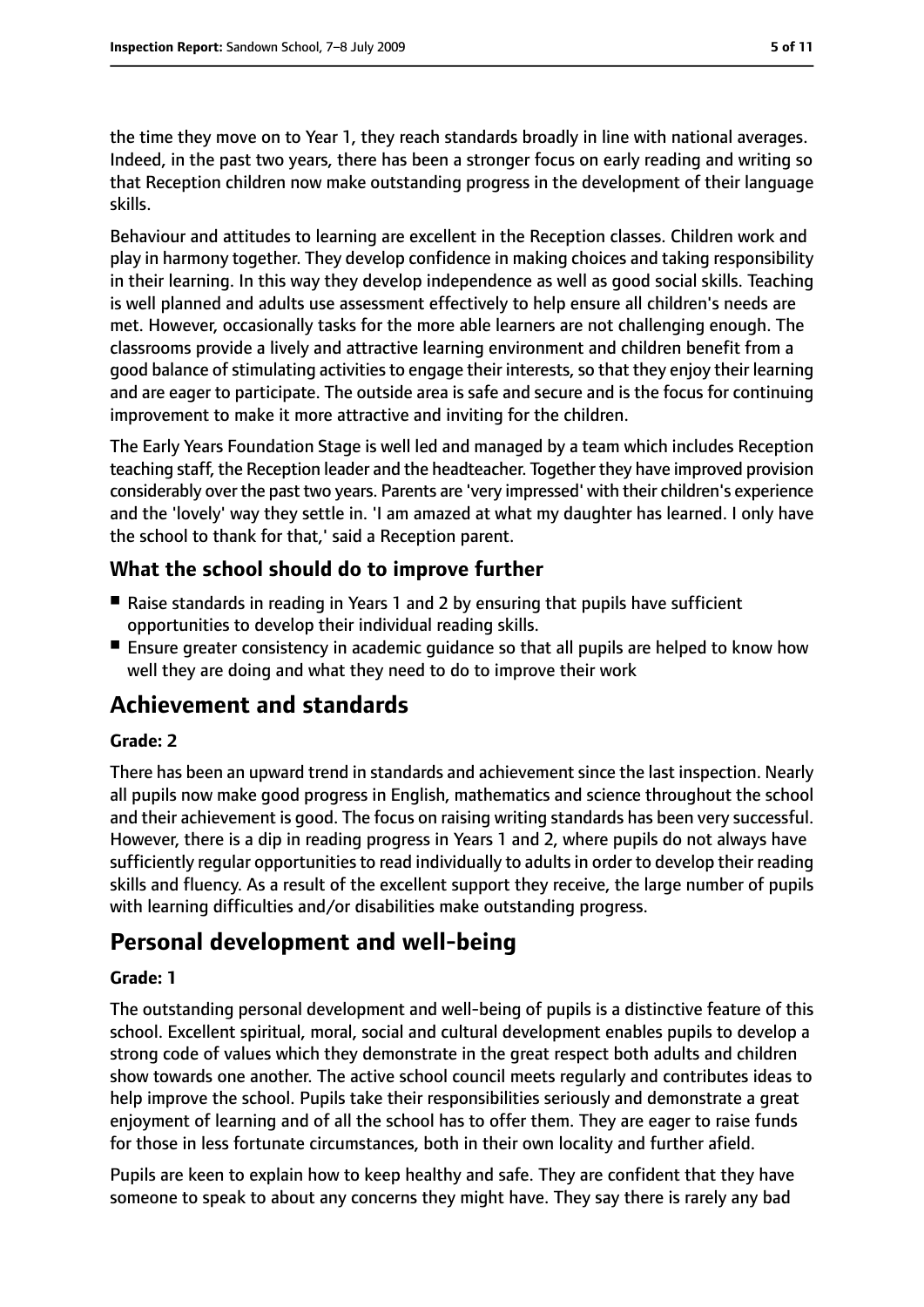behaviour. Parents comment that any incidents are quickly dealt with. Attendance is improving and for the majority of pupils it is likely to be above average this year. There have been no exclusions over the past year. There are good links with other schools and local churches and pupils take part, singing and performing in community events. Their good progress in acquiring academic and social skills prepares pupils well for their future lives.

# **Quality of provision**

# **Teaching and learning**

#### **Grade: 2**

Good planning and good teaching result in the good progress pupils make. 'Teachers really help us,' said one pupil, echoed by many others. Indeed, teachers came out top when a group of pupils of all ages were asked what they liked best about school. Teachers have good subject knowledge which they pass on to learners. Experienced teaching assistants give good support during lessons, especially to pupils with learning difficulties and/or disabilities. An inspiring Year 6 numeracy lesson during the inspection skilfully linked art, history and science with mathematics to extend pupils' learning about measuring. This enthused pupils to achieve outstandingly well in their measuring tasks, as they attempted to disprove Leonardo's theory and to apply the Ancient Greeks' 'golden ratio' to everyday measuring. Work matches the needs of pupils well in most classes, but a few teachers' expectations of what younger pupils can do are not always high enough.

## **Curriculum and other activities**

#### **Grade: 2**

The curriculum is good and consequently learners enjoy their work. Teachers are increasingly making links between subjects to make learning more relevant. Rigorous curriculum planning provides a good structure for teaching. There is good provision for English, mathematics and science, leading to good progress in these subjects through the school. The curriculum makes good provision for personal, social and health education, which contributes well to pupils' outstanding personal development and well-being. The school is planning to develop the curriculum more creatively in response to the need to link all subjects more coherently in order to further engage the interests of all learners. Curriculum provision is well enhanced by a wide variety of popular clubs and after-school activities, together with enjoyable themed days and weeks, visitors and visits.

## **Care, guidance and support**

#### **Grade: 2**

Pastoral care is outstanding and is a strength of this school. 'My child has benefited strongly by going to Sandown School,' wrote the parent of a dyslexic pupil. 'He has had many opportunities he would not have had at other schools.' All pupils with learning difficulties and/or disabilities receive excellent support at this school. As a result they make outstanding progress. The school has very good links with external agencies and provides high quality support for its vulnerable pupils, so that all can develop and achieve well. 'Attendance Ted' and first-day calls are just two of the many actions the school takes to improve the level of attendance, which is now rising. Academic guidance is inconsistent and is therefore not as strong as pastoral care. Teachers' marking does not always suggest next steps pupils can take in their learning. Pupils in some classes have individual learning targets and are able to assess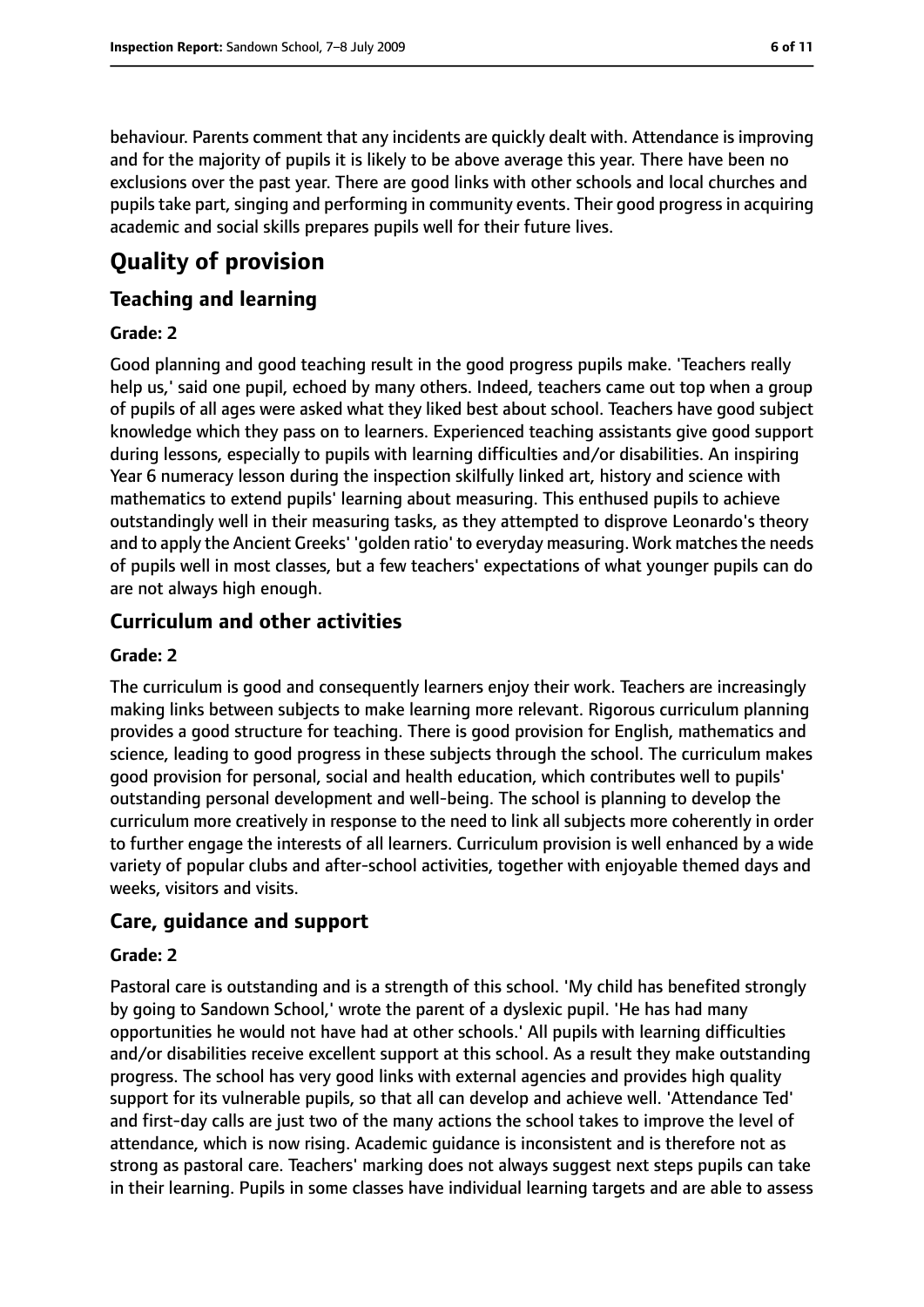their own progress. However, some learners do not know how well they are doing and are unsure how to improve their work, and this prevents them from making greater progress.

## **Leadership and management**

#### **Grade: 2**

'The headteacher is a hard-working and dedicated professional,' said one parent, echoed by many. He has a very clear direction for school improvement and, together with the strong and enthusiastic leadership team, is driving the school forward on all fronts. There have been good improvements since the last inspection, including upward trends in older pupils' standards and achievement in all the core subjects. Now that pupils make good progress across the whole school standards are on track to rise further still. The success of initiatives already in hand demonstrates a good capacity to make further improvements. Challenging targets are set and yet most are exceeded by pupils in Years 3 to 6. However, more challenging targets could be set for Years 1 and 2. Self-evaluation is good and is clearly linked with the school's improvement plan, showing that appropriate areas for development are identified and acted upon. Pupils of all abilities and backgrounds have equal opportunities and there is good contribution to community cohesion, especially within the school and locally. There are early links with a school in Uganda, which could be further developed to help pupils understand how children live in other environments and circumstances, different to their own. Governors undertake their monitoring roles effectively and are well informed about how the school is doing, offering appropriate challenge to hold the school to account.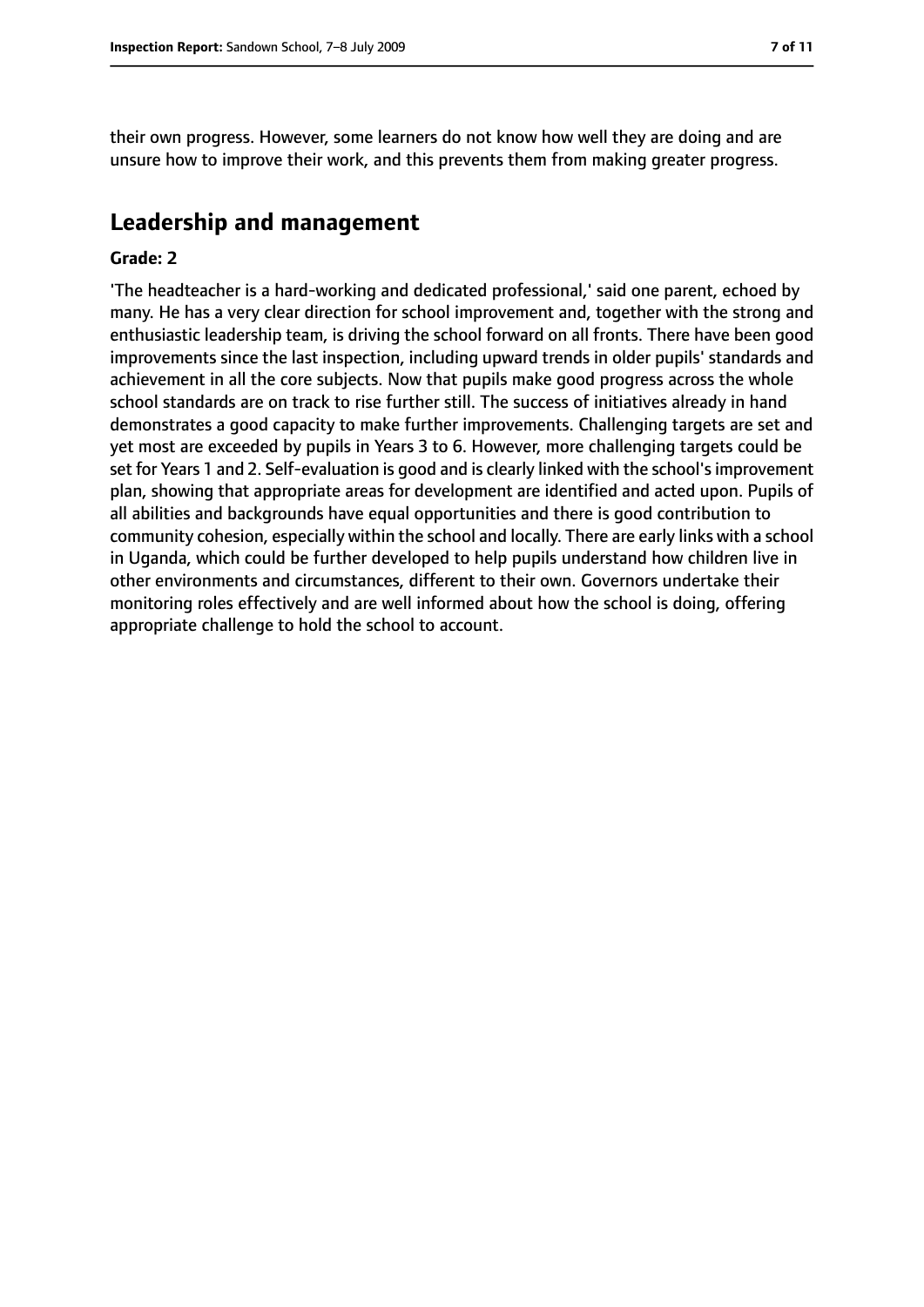**Any complaints about the inspection or the report should be made following the procedures set out in the guidance 'Complaints about school inspection', which is available from Ofsted's website: www.ofsted.gov.uk.**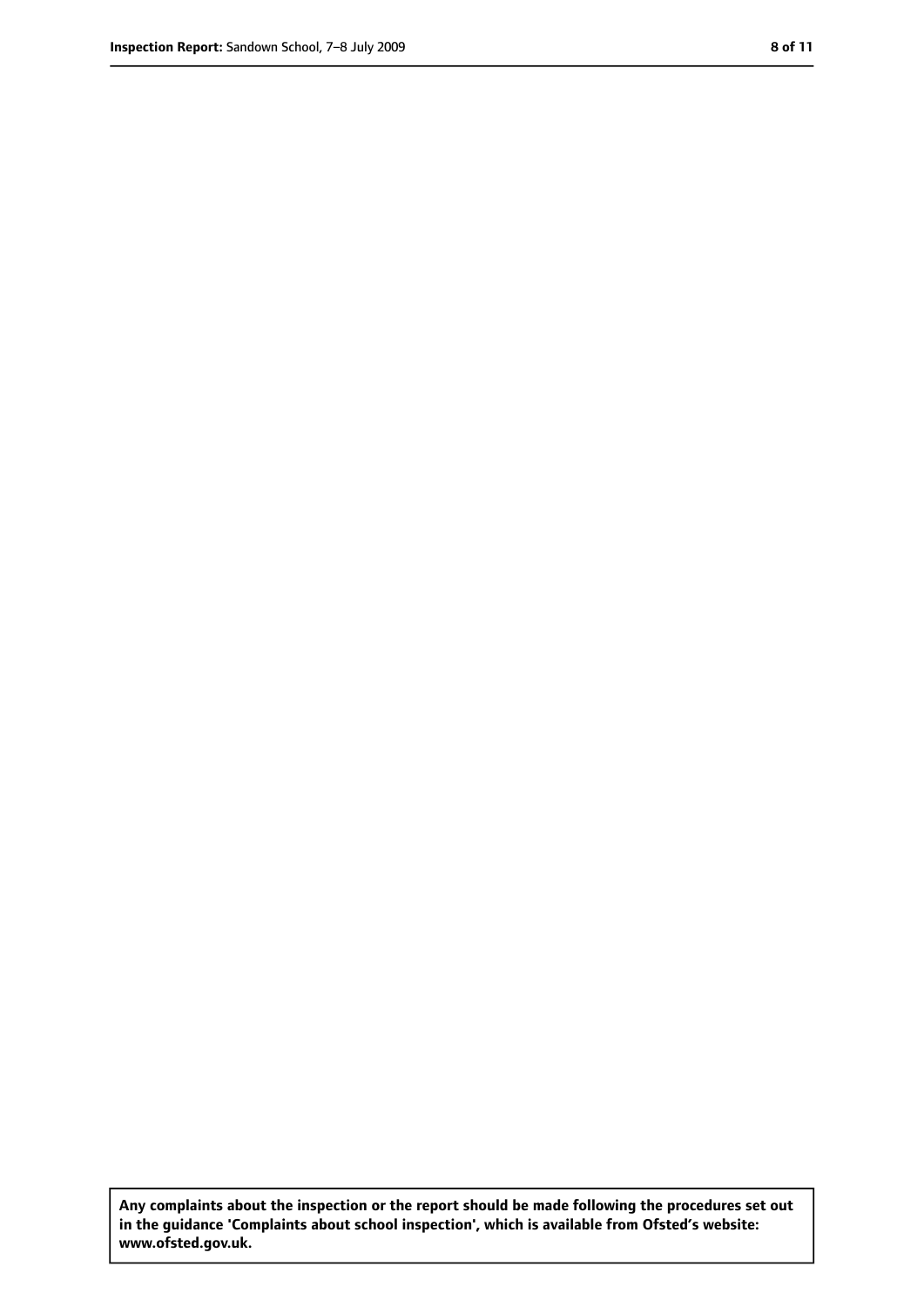# **Inspection judgements**

| $\lq$ Key to judgements: grade 1 is outstanding, grade 2 good, grade 3 satisfactory, and | <b>School</b> |
|------------------------------------------------------------------------------------------|---------------|
| arade 4 inadequate                                                                       | Overall       |

# **Overall effectiveness**

| How effective, efficient and inclusive is the provision of<br>education, integrated care and any extended services in meeting the<br>needs of learners? |     |
|---------------------------------------------------------------------------------------------------------------------------------------------------------|-----|
| Effective steps have been taken to promote improvement since the last<br>inspection                                                                     | Yes |
| How well does the school work in partnership with others to promote learners'<br>well being?                                                            |     |
| The capacity to make any necessary improvements                                                                                                         |     |

# **Effectiveness of the Early Years Foundation Stage**

| How effective is the provision in meeting the needs of children in the<br>EYFS?              |  |
|----------------------------------------------------------------------------------------------|--|
| How well do children in the EYFS achieve?                                                    |  |
| How good are the overall personal development and well-being of the children<br>in the EYFS? |  |
| How effectively are children in the EYFS helped to learn and develop?                        |  |
| How effectively is the welfare of children in the EYFS promoted?                             |  |
| How effectively is provision in the EYFS led and managed?                                    |  |

# **Achievement and standards**

| How well do learners achieve?                                                                               |  |
|-------------------------------------------------------------------------------------------------------------|--|
| The standards <sup>1</sup> reached by learners                                                              |  |
| How well learners make progress, taking account of any significant variations<br>between groups of learners |  |
| How well learners with learning difficulties and/or disabilities make progress                              |  |

# **Annex A**

<sup>&</sup>lt;sup>1</sup>Grade 1 - Exceptionally and consistently high; Grade 2 - Generally above average with none significantly below average; Grade 3 - Broadly average to below average; Grade 4 - Exceptionally low.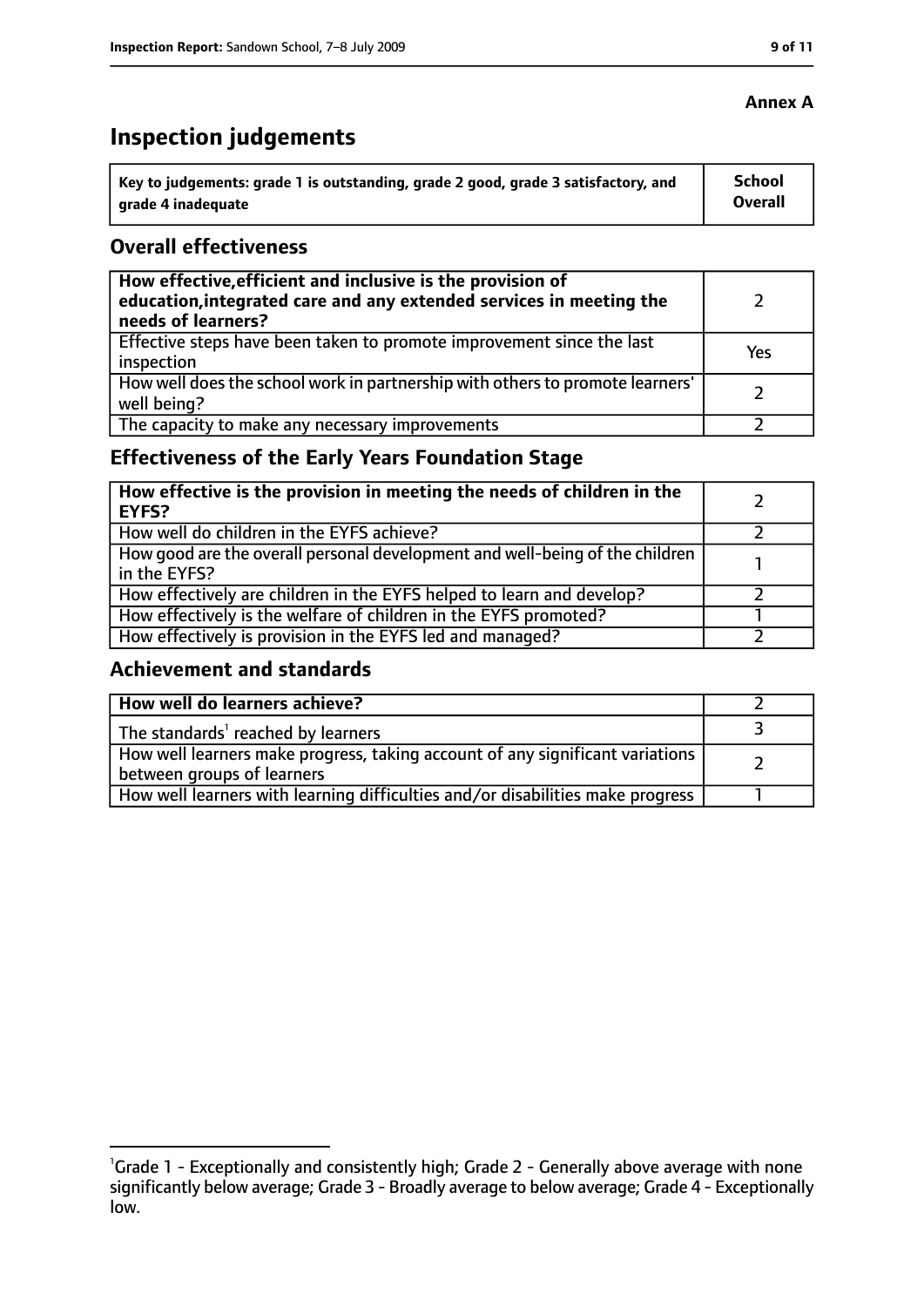# **Personal development and well-being**

| How good are the overall personal development and well-being of the<br>learners?                                 |  |
|------------------------------------------------------------------------------------------------------------------|--|
| The extent of learners' spiritual, moral, social and cultural development                                        |  |
| The extent to which learners adopt healthy lifestyles                                                            |  |
| The extent to which learners adopt safe practices                                                                |  |
| The extent to which learners enjoy their education                                                               |  |
| The attendance of learners                                                                                       |  |
| The behaviour of learners                                                                                        |  |
| The extent to which learners make a positive contribution to the community                                       |  |
| How well learners develop workplace and other skills that will contribute to<br>their future economic well-being |  |

# **The quality of provision**

| How effective are teaching and learning in meeting the full range of<br>learners' needs?              |  |
|-------------------------------------------------------------------------------------------------------|--|
| How well do the curriculum and other activities meet the range of needs and<br>interests of learners? |  |
| How well are learners cared for, quided and supported?                                                |  |

# **Leadership and management**

| How effective are leadership and management in raising achievement<br>and supporting all learners?                                              |     |
|-------------------------------------------------------------------------------------------------------------------------------------------------|-----|
| How effectively leaders and managers at all levels set clear direction leading<br>to improvement and promote high quality of care and education |     |
| How effectively leaders and managers use challenging targets to raise standards                                                                 |     |
| The effectiveness of the school's self-evaluation                                                                                               |     |
| How well equality of opportunity is promoted and discrimination eliminated                                                                      |     |
| How well does the school contribute to community cohesion?                                                                                      |     |
| How effectively and efficiently resources, including staff, are deployed to<br>achieve value for money                                          |     |
| The extent to which governors and other supervisory boards discharge their<br>responsibilities                                                  |     |
| Do procedures for safeguarding learners meet current government<br>requirements?                                                                | Yes |
| Does this school require special measures?                                                                                                      | No  |
| Does this school require a notice to improve?                                                                                                   | No  |